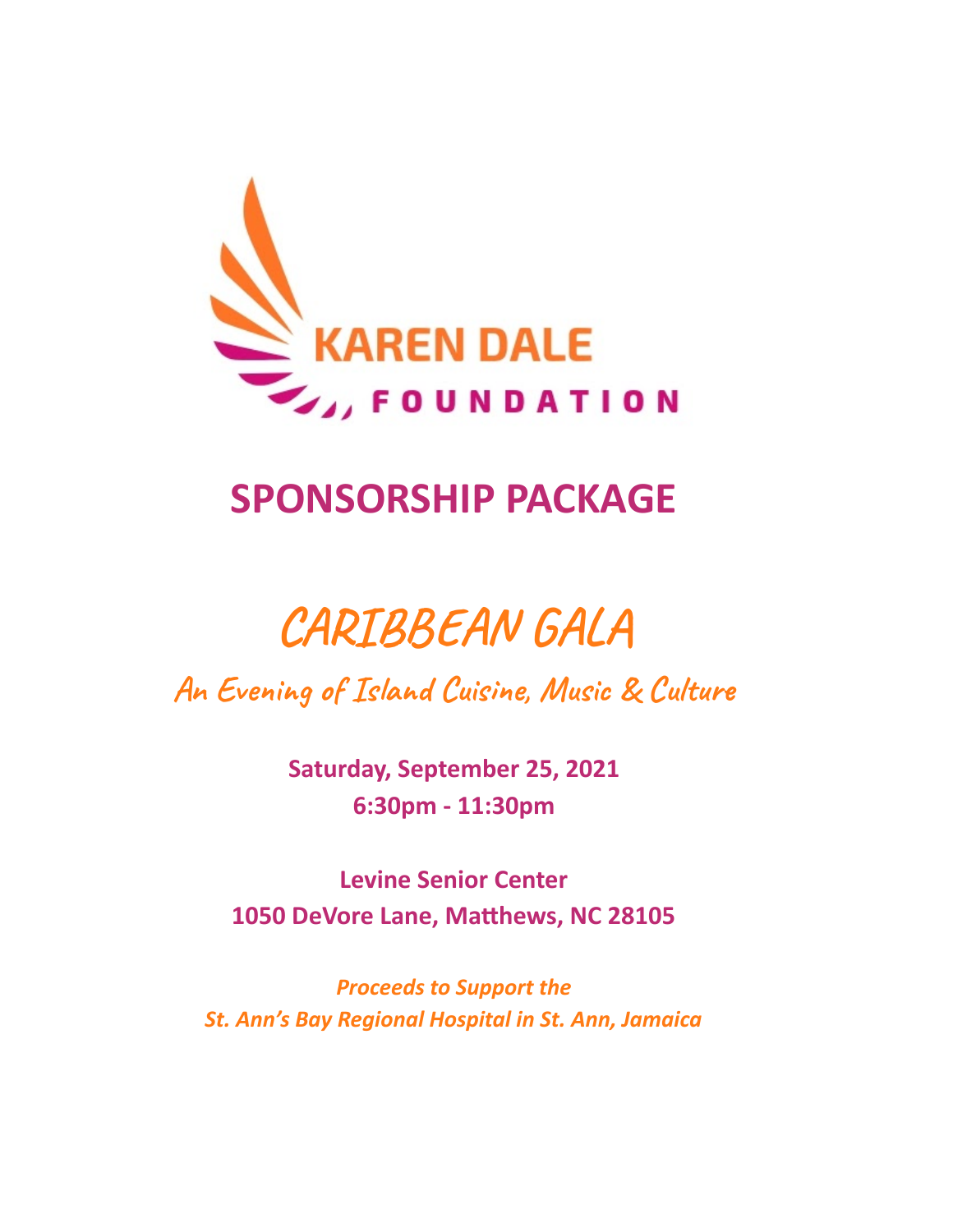#### **Caribbean Health Care Iniave - CariHealth Jamaica**

CariHealth Jamaica is a project under our Caribbean Health Care Initiative (CariHealth) Program that focuses on the health care needs on the Caribbean island of Jamaica. The goal of CariHealth Jamaica is to assist public hospitals and other public medical facilities improve the quality of health care they provide to the Jamaican community.

The CariHealth Jamaica project is currently focused on supporting the St. Ann's Bay Regional Hospital (SABRH). Our Founder, Allison Burkett, was inspired to start this Foundation and launch this project after her sister died at SABRH on Sept. 7, 2017. During the period leading up to her sister's death, she observed the critical need for various medical equipment and other resources at the hospital.

#### **The Need:**

SABRH's need for various medical equipment and other resources, includes, but is not limited to:

|  | <b>CT Scanner (Major Need)</b> |  |  |
|--|--------------------------------|--|--|
|--|--------------------------------|--|--|

● ECG Machines

• Vital Signs/Patient Monitors

- Heavy Duty Blood Pressure Machines
- Pulse Oximeters
- Ventilators
- Tabletop Autoclave Sterilizer
- Ambulances
- Wheel Chairs
- Air-Conditioning for Female Medical Ward

#### **Impact on Community when SABRH has a CT Scanner:**

- All patients will have access to CT Scans, regardless of their ability to pay.
- Requirement to pay upfront in order to receive CT Scans would be eliminated (SABRH is a public hospital, therefore, there would be no fee charged for the service).
- Doctors will be able to make quicker and more accurate diagnosis.
- Length of time patients are required to stay at the hospital would be reduced.
- Overcrowding at the hospital would decrease.
- The number of deaths due to conditions that are not diagnosed early would be reduced.

#### **About SABRH:**

- Type B, 304 bed, acute care, general hospital, serving the parish of St. Ann and 4 neighboring parishes.
- Serves an estimated 365,000 people
- Provides health services to the tourism sector SABRH is the closest hospital to the popular tourist destination of Ocho Rios, Jamaica.
- Clinical Services offered by the hospital include Accident & Emergency, General Surgery, Internal Medicine, Obstetrics and Gynaecology, Pediatrics, Anaesthesiology, Mental Health/Psychiatry, Orthopaedics, Pathology, Radiology, and Cardiology.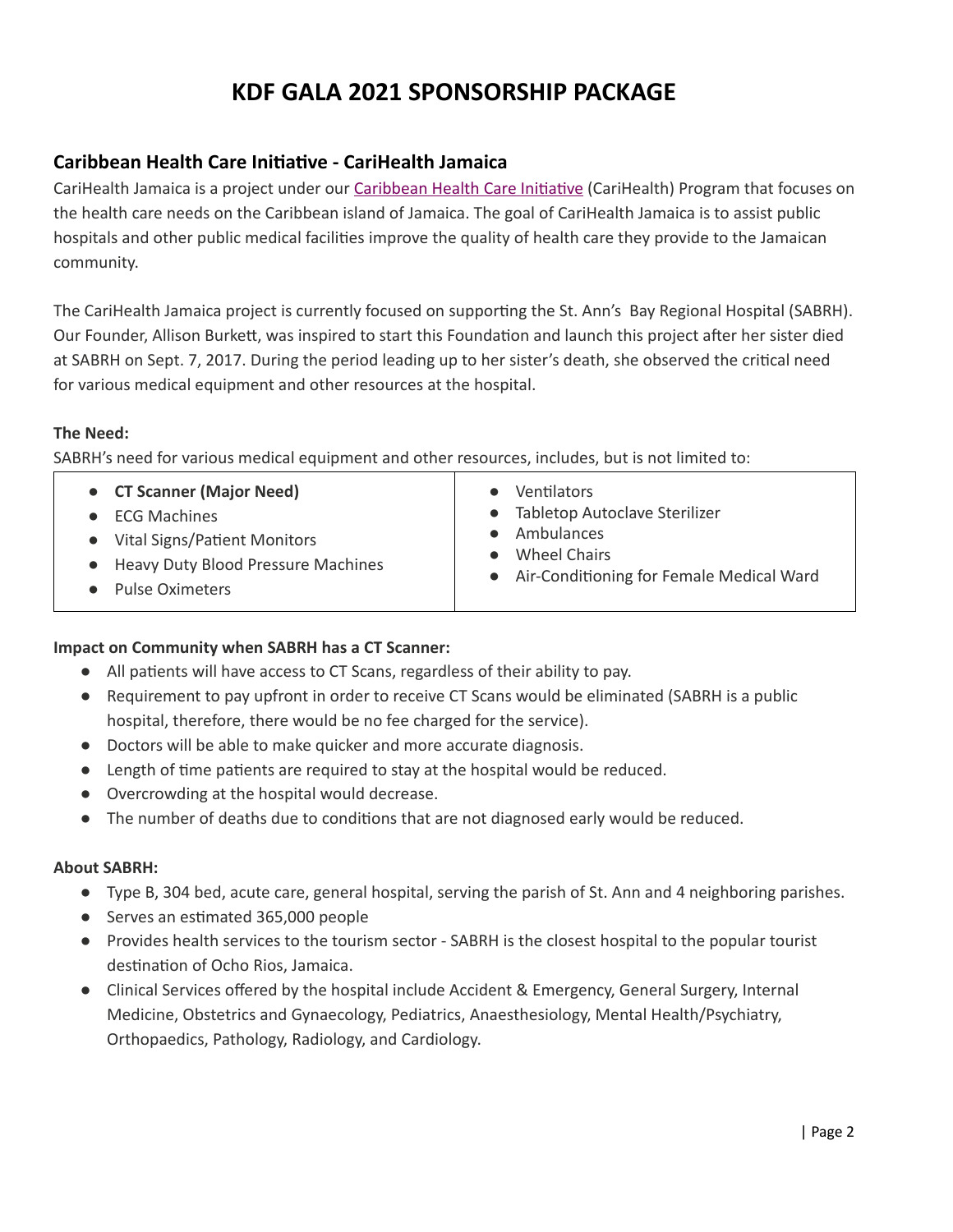**Please support our fundraising efforts by sponsoring our 2nd Annual Caribbean Gala. This is our major fundraiser and the proceeds go towards procuring medical equipment and other resources for the St. Ann's Bay Regional Hospital.**

**Listed** below are Sponsorship and Advertising opportunities for your consideration. Thank **you in advance for your support!**

## **EVENT SPONSORS**

#### **Presenting Sponsor - \$5,000**

- Event naming rights (i.e. "KDF 2nd Annual Caribbean Gala presented by...")
- Opportunity to speak during the Event
- Prominent logo placement throughout the event & on all promotional/publicity materials
- $\bullet$  2 VIP Tables with signage at the event (includes 16 event tickets)
- Logo on Front Cover of the Event Booklet
- Full Page Ad in the Event Booklet
- Company Logo and link to company's website on the KDF Website
- Link to Company's website on event Social Media posts before and after the event.
- Verbal & Visual recognition at the Event
- $\bullet$  Mention in event press release(s) and any local media coverage

#### **Planum Level Sponsor - \$2,500**

- Opportunity to speak during the Event.
- Prominent logo placement throughout the event & on all promotional/publicity materials
- $\bullet$  2 VIP Tables with signage at the event (includes 16 event tickets)
- Full Back Cover Ad on the Event Booklet
- Company Logo and link to company's website on the KDF Website
- Link to Company's website on event Social Media posts before and after the event.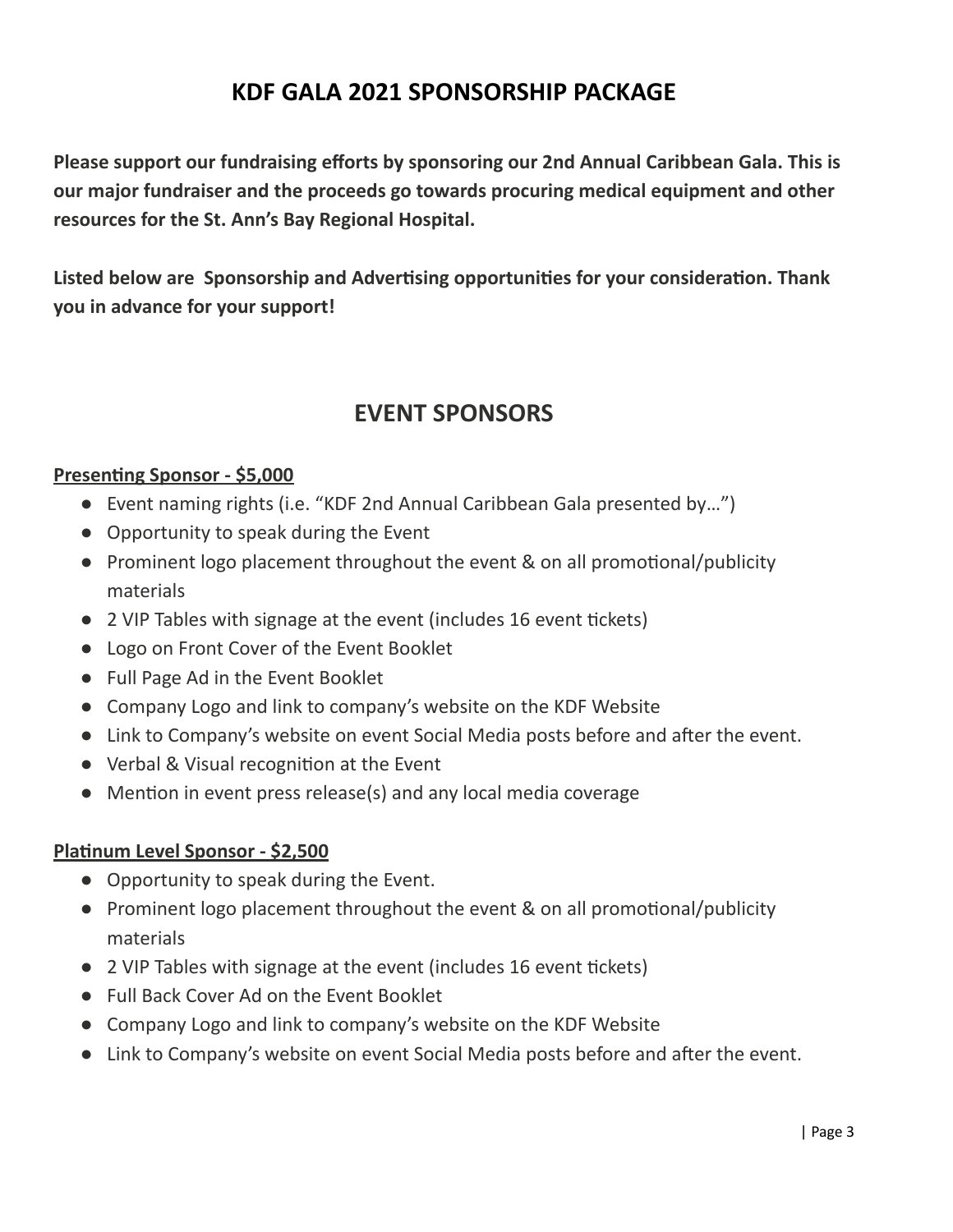- Verbal & Visual recognition at the Event
- $\bullet$  Mention in event press release(s) and any local media coverage

#### **Gold Level Sponsors (Max 2) - \$1,500**

- Logo placement on promotional materials
- 1 VIP Table with signage at the event (includes 8 event tickets)
- Full Inside Cover Ad in the Event Booklet
- Company Logo and link to company's website on the KDF Website
- Link to Company's website on event Social Media posts before and after the event.
- Verbal & Visual recognition at the Event
- Mention in event press release(s) and any local media coverage

#### **Silver Level Sponsors (Unlimited) - \$1,000**

- 1 VIP Table with signage at the event (includes 8 event tickets)
- Full Page Ad in the Event Booklet
- Company Logo and link to company's website on the KDF Website
- Link to Company's website on event Social Media posts before and after the event.
- Verbal & Visual recognition at the Event
- $\bullet$  Mention in event press release(s) and any local media coverage

#### **Bronze Level Sponsors (Unlimited) - \$500**

- 4 Event Tickets with preferred seating
- 1/2 page Ad in the Event Booklet
- Company Logo and link to company's website on the KDF Website
- Link to Company's website on event Social Media posts before and after the event.
- Verbal & Visual recognition at the Event